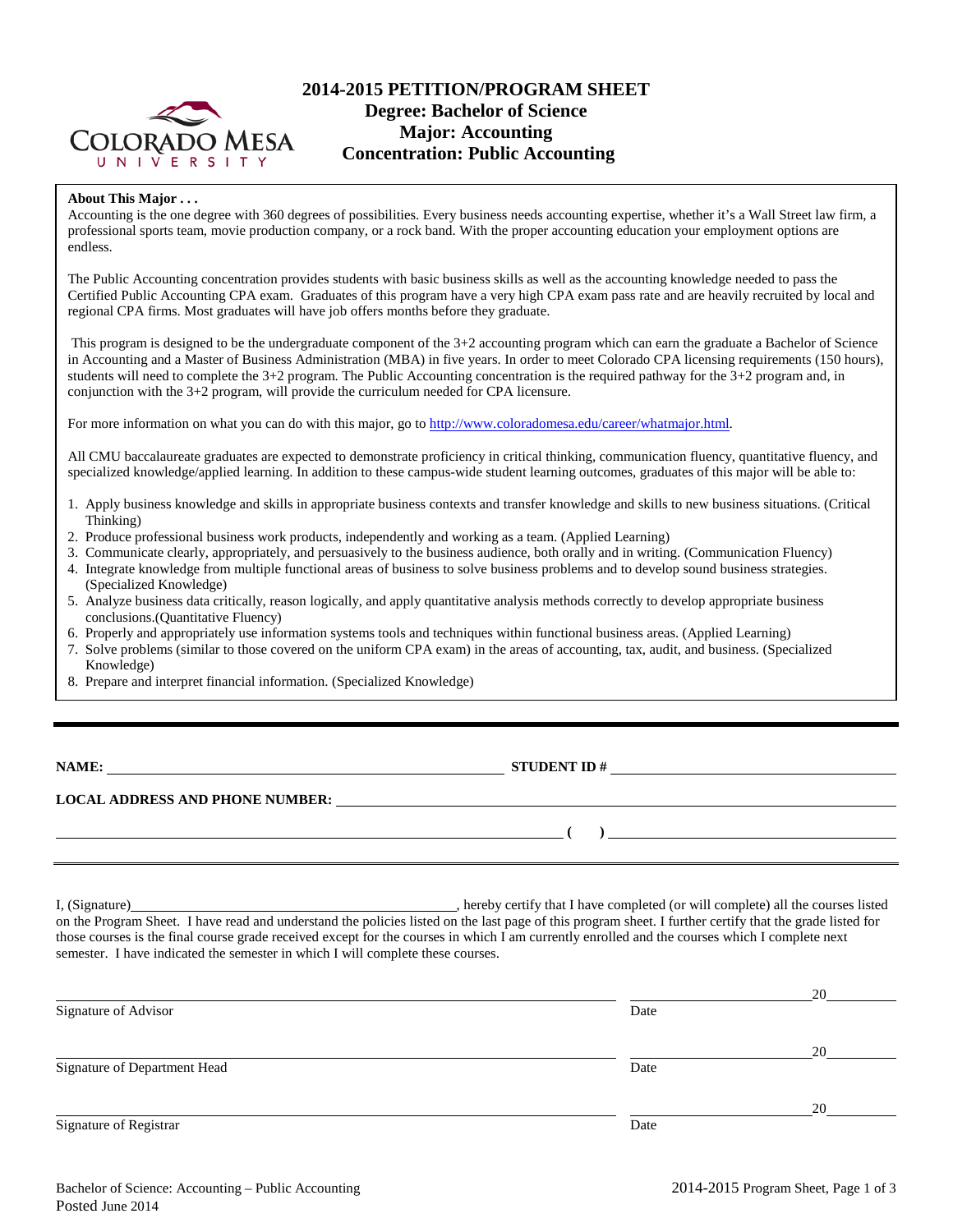### **Students should work closely with a faculty advisor when selecting and scheduling courses prior to registration.**

Degree Requirements:

- 120 semester hours total (Students must complete a minimum of 30 of the last 60 hours of credit at CMU, with at least 15 semester hours in major discipline courses numbered 300 or higher).
- 40 upper division credits (A minimum of 15 taken at the 300-400 course levels within the major at CMU).
- 2.00 cumulative GPA or higher in all CMU coursework
- No grade less than C for all courses in the major.
- Pre-collegiate courses (usually numbered below 100) cannot be used for graduation.
- When filling out the program sheet a course can be used only once.
- A student must follow the CMU graduation requirements either from 1) the program sheet for the major in effect at the time the student officially declares a major; or 2) a program sheet for the major approved for a year subsequent to the year during which the student officially declares the major and is approved for the student by the department head. Because a program may have requirements specific to the degree, the student should check with the faculty advisor for additional criteria. It is the student's responsibility to be aware of, and follow, all requirements for the degree being pursued. Any exceptions or substitutions must be approved by the student's faculty advisor and Department Head.
- See the "Undergraduate Graduation Requirements" in the catalog for additional graduation information.

**GENERAL EDUCATION REQUIREMENTS** (31 semester hours) See the current catalog for a list of courses that fulfill the requirements below. If a course is on the general education list of options and a requirement for your major, you must use it to fulfill the major requirement and make a different selection within the general education requirement.

| Course No Title                                                                                                                                                                                                                                                       |                     | Sem.hrs Grade Term/Trns |
|-----------------------------------------------------------------------------------------------------------------------------------------------------------------------------------------------------------------------------------------------------------------------|---------------------|-------------------------|
| <b>English</b> (6 semester hours, must receive a grade of "C" or better and<br>must be completed by the time the student has 60 semester hours.)<br>ENGL 111 English Composition<br>ENGL 112 English Composition                                                      | 3<br>$\overline{3}$ |                         |
| <b>Math:</b> (3 semester hours, must receive a grade of "C" or better, must be<br>completed by the time the student has 60 semester hours.)<br>MATH 113 College Algebra<br>*3 credits apply to the General Ed requirements and 1 credit applies to<br>elective credit | $4*$                |                         |
| <b>Humanities</b> (3 semester hours)                                                                                                                                                                                                                                  |                     |                         |
| Social and Behavioral Sciences (6 semester hours)                                                                                                                                                                                                                     |                     |                         |
| <b>Natural Sciences</b> (7 semester hours, one course must include a lab)<br>the contract of the contract of the contract of the contract of the contract of                                                                                                          |                     |                         |
|                                                                                                                                                                                                                                                                       |                     |                         |
| <b>History</b> (3 semester hours)<br><b>HIST</b>                                                                                                                                                                                                                      |                     |                         |

| Course No Title                     |  | Sem.hrs Grade Term/Trns |
|-------------------------------------|--|-------------------------|
| <b>Fine Arts</b> (3 semester hours) |  |                         |

### **OTHER LOWER DIVISION REQUIREMENTS** (6 semester hours)

|             | <b>Kinesiology</b> (3 semester hours) |  |
|-------------|---------------------------------------|--|
|             | KINE 100 Health and Wellness          |  |
| KINA.       |                                       |  |
| <b>KINA</b> |                                       |  |

**Applied Studies** (3 semester hours)

**FOUNDATION COURSES** (27 semester hours) These courses, plus Gen Ed English & Math requirements, must be completed within the student's first 60 hours.

\_\_\_\_\_\_ \_\_\_\_ \_\_\_\_\_\_\_\_\_\_\_\_\_\_\_\_\_\_\_\_\_\_\_\_ \_\_\_\_ \_\_\_\_\_ \_\_\_\_\_\_\_\_

| ACCT <sub>201</sub> | Principles of Financial Acctg     |   |  |
|---------------------|-----------------------------------|---|--|
| ACCT 202            | Principles of Managerial Acctg 3  |   |  |
| <b>BUGB 211</b>     | <b>Business Communications</b>    |   |  |
| <b>CISB 205</b>     | <b>Advanced Business Software</b> |   |  |
| <b>CISB 210</b>     | Fundamentals of Info Systems 3    |   |  |
| <b>CISB 241</b>     | Intro to Business Analysis        |   |  |
| <b>OR STAT 200</b>  | Probability and Statistics 3      |   |  |
| <b>ECON 201</b>     | Principles of Macroeconomics 3    |   |  |
| <b>ECON 202</b>     | Principles of Microeconomics      | 3 |  |
| <b>MANG 201</b>     | Principles of Management          |   |  |
|                     |                                   |   |  |

### **ACCOUNTING – PUBLIC ACCOUNTING**

**Major Requirements** (55 semester hours) Must pass all courses with a grade of "C" or higher. To continue in the program and eventually graduate as public accounting majors a student must earn, within no more than three attempts, at least a grade of "C" in the major requirements.

| <b>Accounting Core</b> (31 semester hours) |                                                                                  |   |  |  |  |
|--------------------------------------------|----------------------------------------------------------------------------------|---|--|--|--|
| ACCT <sub>321</sub>                        | Intermediate Accounting I                                                        | 5 |  |  |  |
| ACCT 322                                   | Intermediate Accounting II                                                       | 4 |  |  |  |
| ACCT 331                                   | <b>Cost Accounting</b>                                                           | 3 |  |  |  |
| ACCT 360                                   | Professional Preparation I                                                       | 1 |  |  |  |
| ACCT 392                                   | <b>Accounting Info Systems</b>                                                   | 3 |  |  |  |
| ACCT 401                                   | Governmental Accounting                                                          | 3 |  |  |  |
| <b>BUGB 349</b>                            | Legal Environment of Business                                                    |   |  |  |  |
|                                            | OR BUGB 351 Business Law I                                                       | 3 |  |  |  |
| <b>FINA 301</b>                            | <b>Managerial Finance</b>                                                        | 3 |  |  |  |
| <b>MANG 410</b>                            | Effective Workplace Comm.                                                        | 3 |  |  |  |
| MARK 231                                   | Principles of Marketing                                                          | 3 |  |  |  |
|                                            |                                                                                  |   |  |  |  |
|                                            | <b>Concentration Courses</b> (24 semester hours)                                 |   |  |  |  |
| <b>ACCT 350</b>                            | Ethics for Accounting Prof                                                       | 3 |  |  |  |
| ACCT 402                                   | <b>Advanced Accounting</b>                                                       | 3 |  |  |  |
| ACCT 411                                   | Auditing I                                                                       | 3 |  |  |  |
| ACCT 412                                   | Auditing II                                                                      | 3 |  |  |  |
| ACCT <sub>441</sub>                        | Individual Income Tax                                                            | 4 |  |  |  |
| <b>ACCT 442</b>                            | Advanced Tax & Tax Research 5                                                    |   |  |  |  |
| <b>BUGB 352</b>                            | Business Law II                                                                  | 3 |  |  |  |
|                                            |                                                                                  |   |  |  |  |
|                                            | <b>ELECTIVES</b> (All college level courses appearing on your final              |   |  |  |  |
|                                            | transcript, <b>not listed above</b> that will bring your total semester hours to |   |  |  |  |

120 hours.) (1 semester hour) \*MATH 113 College Algebra 1

\_\_\_\_\_\_ \_\_\_\_ \_\_\_\_\_\_\_\_\_\_\_\_\_\_\_\_\_\_\_\_\_\_\_\_ \_\_\_\_ \_\_\_\_\_ \_\_\_\_\_\_\_\_